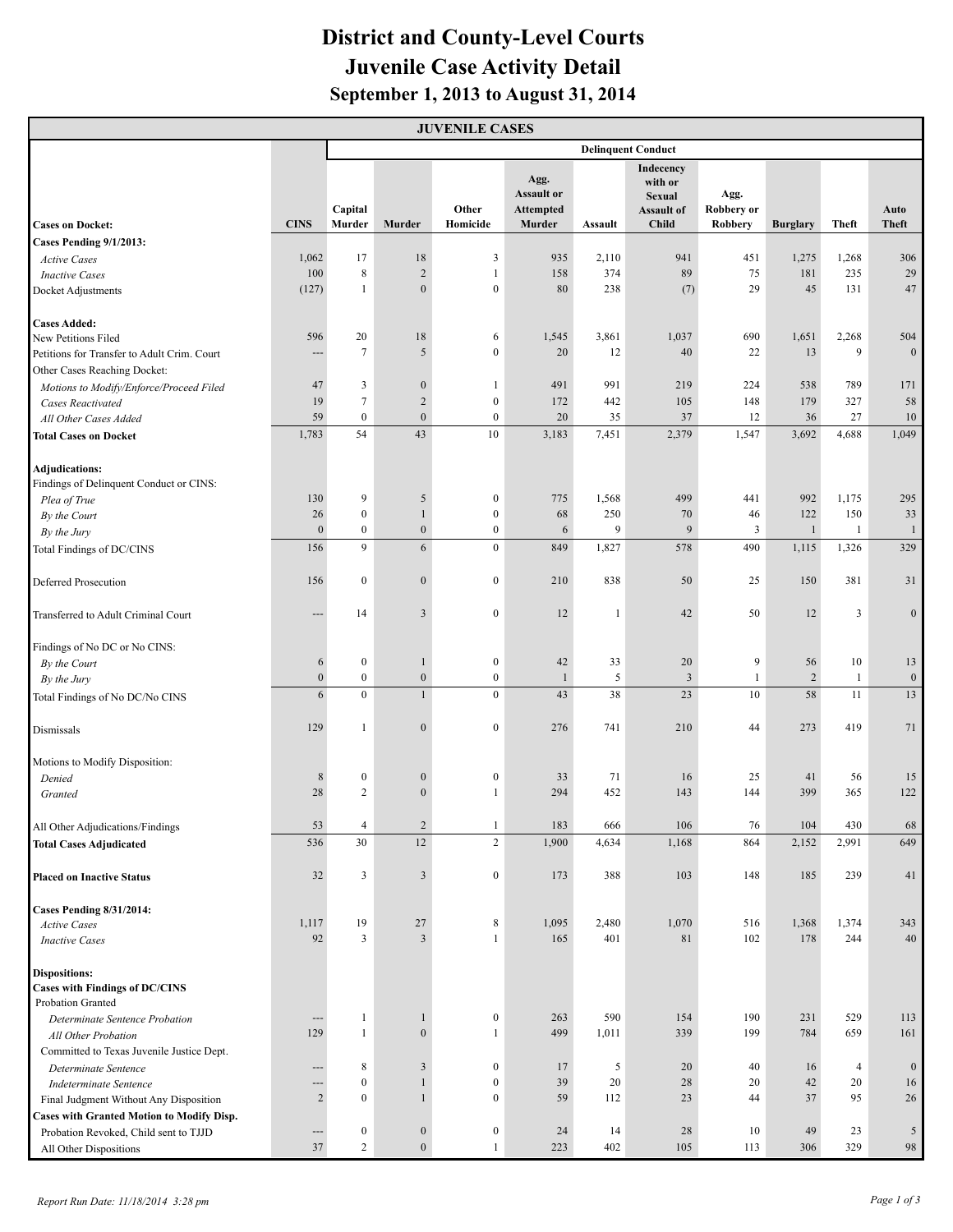## **District and County-Level Courts Juvenile Case Activity Detail September 1, 2013 to August 31, 2014**

| <b>JUVENILE CASES</b>                                         |                                   |                                               |                            |                      |                              |                              |                                                 |                     |  |  |  |
|---------------------------------------------------------------|-----------------------------------|-----------------------------------------------|----------------------------|----------------------|------------------------------|------------------------------|-------------------------------------------------|---------------------|--|--|--|
|                                                               | <b>Delinquent Conduct</b>         |                                               |                            |                      |                              |                              | <b>Total Delinquent</b><br><b>Conduct Cases</b> |                     |  |  |  |
| <b>Cases on Docket:</b>                                       | Felony<br>Drug<br><b>Offenses</b> | <b>Misdemeanor</b><br>Drug<br><b>Offenses</b> | <b>DWI</b>                 | Contempt<br>of Court | All Other<br><b>Offenses</b> | <b>Total</b><br><b>Cases</b> | <b>Felonies</b>                                 | <b>Misdemeanors</b> |  |  |  |
| Cases Pending 9/1/2013:                                       |                                   |                                               |                            |                      |                              |                              |                                                 |                     |  |  |  |
| <b>Active Cases</b>                                           | 571                               | 1,533                                         | 34                         | 242                  | 15,460                       | 26,226                       | 5,393                                           | 6,494               |  |  |  |
| <b>Inactive Cases</b>                                         | 66                                | 208                                           | $\mathbf{0}$               | 38                   | 790                          | 2,354                        | 671                                             | 917                 |  |  |  |
| Docket Adjustments                                            | 78                                | 161                                           | 5                          | (8)                  | (92)                         | 581                          | 13,618                                          | 19,579              |  |  |  |
| <b>Cases Added:</b>                                           |                                   |                                               |                            |                      |                              |                              |                                                 |                     |  |  |  |
| New Petitions Filed                                           | 795                               | 2,904                                         | 41                         | 126                  | 7,421                        | 23,483                       | 8,158                                           | 12,153              |  |  |  |
| Petitions for Transfer to Adult Crim. Court                   | $\mathfrak{Z}$                    | 6                                             | $\overline{0}$             | 1                    | 30                           | 168                          | 104                                             | 36                  |  |  |  |
| Other Cases Reaching Docket:                                  |                                   |                                               |                            |                      |                              |                              |                                                 |                     |  |  |  |
| Motions to Modify/Enforce/Proceed Filed                       | 225                               | 802                                           | $\mathfrak{Z}$             | 69                   | 3,322<br>754                 | 7,895                        | 3,036                                           | 4,392               |  |  |  |
| <b>Cases Reactivated</b>                                      | 76<br>14                          | 343<br>31                                     | $\sqrt{2}$<br>$\mathbf{0}$ | 19<br>2              | 167                          | 2,653<br>450                 | 983<br>156                                      | 1,509<br>137        |  |  |  |
| All Other Cases Added<br><b>Total Cases on Docket</b>         | 1,684                             | 5,619                                         | $80\,$                     | 459                  | 27,154                       | 60,875                       | 17,830                                          | 24,721              |  |  |  |
|                                                               |                                   |                                               |                            |                      |                              |                              |                                                 |                     |  |  |  |
| <b>Adjudications:</b>                                         |                                   |                                               |                            |                      |                              |                              |                                                 |                     |  |  |  |
| Findings of Delinquent Conduct or CINS:<br>Plea of True       | 358                               | 1,355                                         | 20                         | 104                  | 3,569                        | 11,295                       | 4,372                                           | 5,571               |  |  |  |
| By the Court                                                  | 44                                | 225                                           | $\mathbf{1}$               | 6                    | 578                          | 1,620                        | 535                                             | 828                 |  |  |  |
| By the Jury                                                   | 1                                 | $\overline{c}$                                | $\mathbf{0}$               | $\boldsymbol{0}$     | 12                           | 45                           | 26                                              | 18                  |  |  |  |
| Total Findings of DC/CINS                                     | 403                               | 1,582                                         | 21                         | 110                  | 4,159                        | 12,960                       | 4,933                                           | 6,417               |  |  |  |
| <b>Deferred Prosecution</b>                                   | 184                               | 592                                           | 5                          | 3                    | 1,072                        | 3,697                        | 1,056                                           | 2,391               |  |  |  |
| Transferred to Adult Criminal Court                           | 5                                 | $\overline{c}$                                | $\mathbf{0}$               | $\boldsymbol{0}$     | 87                           | 231                          | 120                                             | 13                  |  |  |  |
| Findings of No DC or No CINS:                                 |                                   |                                               |                            |                      |                              |                              |                                                 |                     |  |  |  |
| By the Court                                                  | 31                                | $\overline{c}$                                | $\boldsymbol{0}$           | $\boldsymbol{0}$     | 72                           | 295                          | 196                                             | 81                  |  |  |  |
| By the Jury                                                   | $\sqrt{2}$                        | $\mathbf{1}$                                  | $\mathbf{0}$               | $\boldsymbol{0}$     | 5                            | 21                           | 8                                               | $\,8\,$             |  |  |  |
| Total Findings of No DC/No CINS                               | 33                                | 3                                             | $\mathbf{0}$               | $\bf{0}$             | 77                           | 316                          | 204                                             | 89                  |  |  |  |
| Dismissals                                                    | 127                               | 514                                           | $\overline{4}$             | 42                   | 1,580                        | 4,431                        | 1,192                                           | 2,508               |  |  |  |
| Motions to Modify Disposition:                                |                                   |                                               |                            |                      |                              |                              |                                                 |                     |  |  |  |
| Denied                                                        | 19                                | 72                                            | $\boldsymbol{0}$           | 2                    | 323                          | 681                          | 254                                             | 407                 |  |  |  |
| Granted                                                       | 123                               | 356                                           | $\overline{3}$             | 17                   | 1,954                        | 4,403                        | 1,925                                           | 2,130               |  |  |  |
| All Other Adjudications/Findings                              | 106                               | 475                                           | $\overline{4}$             | 19                   | 1,399                        | 3,696                        | 1,064                                           | 2,313               |  |  |  |
| <b>Total Cases Adjudicated</b>                                | 1,000                             | 3,596                                         | 37                         | 193                  | 10,651                       | 30,415                       | 10,748                                          | 16,268              |  |  |  |
| <b>Placed on Inactive Status</b>                              | 57                                | 303                                           | 5                          | 20                   | 589                          | 2,289                        | 868                                             | 1,192               |  |  |  |
| <b>Cases Pending 8/31/2014:</b>                               |                                   |                                               |                            |                      |                              |                              |                                                 |                     |  |  |  |
| <b>Active Cases</b>                                           | 621                               | 1,690                                         | 40                         | 244                  | 15,505                       | 27,517                       | 19,307                                          | 26,308              |  |  |  |
| <b>Inactive Cases</b>                                         | 64                                | 258                                           |                            | 37                   | 807                          | 2,480                        | 724                                             | 944                 |  |  |  |
| <b>Dispositions:</b><br><b>Cases with Findings of DC/CINS</b> |                                   |                                               |                            |                      |                              |                              |                                                 |                     |  |  |  |
| <b>Probation Granted</b>                                      |                                   |                                               |                            |                      |                              |                              |                                                 |                     |  |  |  |
| Determinate Sentence Probation                                | 133                               | 649                                           | $\overline{4}$             | 9                    | 1,622                        | 4,489                        | 1,683                                           | 2,523               |  |  |  |
| All Other Probation                                           | 235                               | 804                                           | 15                         | 120                  | 1,986                        | 6,943                        | 2,782                                           | 3,390               |  |  |  |
| Committed to Texas Juvenile Justice Dept.                     |                                   |                                               |                            |                      |                              |                              |                                                 |                     |  |  |  |
| Determinate Sentence                                          | $\overline{7}$                    | 9                                             | $\boldsymbol{0}$           | $\boldsymbol{0}$     | 30                           | 159                          | 105                                             | 17                  |  |  |  |
| <b>Indeterminate Sentence</b>                                 | 12                                | $\overline{7}$                                | $\mathbf{0}$               | 1                    | 117                          | 323                          | 224                                             | 39                  |  |  |  |
| Final Judgment Without Any Disposition                        | 19                                | 94                                            | 2                          | 5                    | 215                          | 734                          | 273                                             | 417                 |  |  |  |
| <b>Cases with Granted Motion to Modify Disp.</b>              |                                   |                                               |                            |                      |                              |                              |                                                 |                     |  |  |  |
| Probation Revoked, Child sent to TJJD                         | 10                                | 1                                             | $\mathbf{1}$               | $\boldsymbol{0}$     | 96                           | 261                          | 201                                             | 44                  |  |  |  |
| All Other Dispositions                                        | 94                                | 353                                           | $\overline{c}$             | 19                   | 1,526                        | 3,610                        | 1,481                                           | 1,891               |  |  |  |